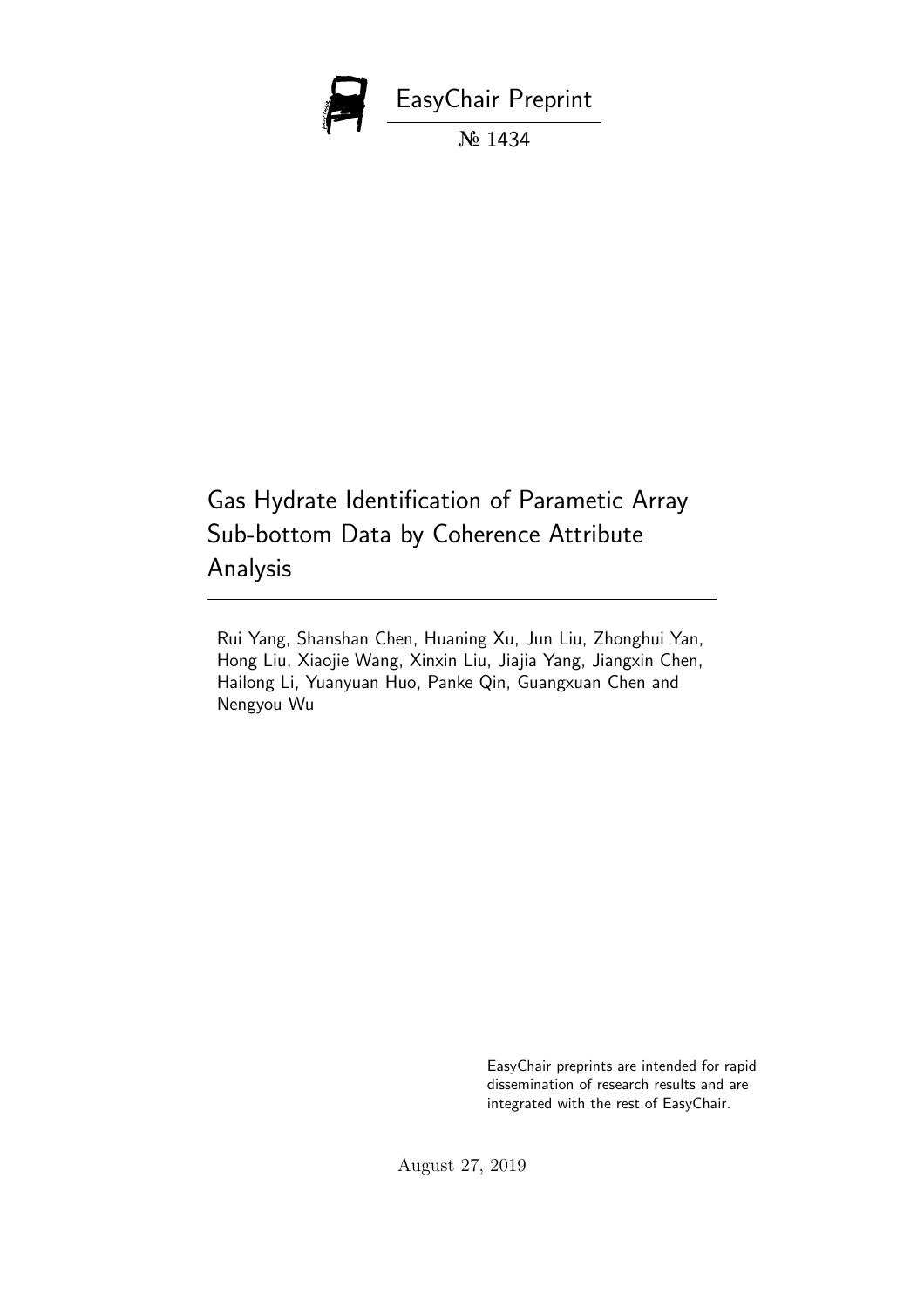## **Gas Hydrate Identification of Parametic Array Sub-bottom Data by Coherence Attribute Analysis**

Rui Yang<sup>1,2)</sup>, Shanshan Chen<sup>1,2)</sup>, Huaning Xu<sup>1,2)</sup>, Jun Liu<sup>1,2)</sup>, Zhonghui Yan<sup>1,2)</sup>, Hong Liu<sup>1,2)</sup>, Xiaojie Wang<sup>1,2)</sup>, Xinxin Liu<sup>1,2)</sup>, Jiajia Yang<sup>1,2)</sup>, Jiangxin Chen<sup>1,2)</sup>, Hailong Li<sup>1,2)</sup>, Yuanyuan Huo<sup>3)</sup>, Panke Qin<sup>4)</sup>, Guangxuan Chen<sup>5)</sup>, Nengyou Wu<sup>1,2)</sup>

- 1) The Key Laboratory of Gas Hydrate, Ministry of Natural Resources, Qingdao Institute of Marine Geology, Qingdao, 266071, China;
- 2) Laboratory for Marine Mineral Resources, Qingdao National Laboratory for Marine Science and Technology, Qingdao, 266071, China;
- 3) North China University of Water Resources and Electric Power, Zhengzhou, 450045, China;
- 4) Henan Polytechnic University, Jiaozuo, 454003, China;
- 5) Key Laboratory of Public Security Information Application Based on Big-data Architecture Ministry of Public Security, Zhejiang Police College, Hangzhou, 310053, China.

Due to particularities of water and characteristics of ocean detection technology, the most effective method for detecting the shallow sediments on the seabed is still sub-bottom profile, which based on the hydroacoustic principle. Sub-bottom profile is mainly used in marine scientific research, submarine geological structure detection, and marine engineering.

The characteristics of parametric sonar includs small aperture, low frequency, wide band, high directivity and no-sidelobe beam. This kind of sonar can greatly improve the detection resolution and suppress noise. These technical advantages, determine the parametric sonar is suitable for shallow sediment detection.

Coherence technique is known as one of the most important breakthroughs in the field of seismic exploration in recent decades.Compared with the previous method of revealing underground anomalies, coherence technique can more clearly identify faults and stratigraphic features. This method is the calculation of the similarity of local seismic waveforms in seismic volume. Zones with low coherence values are closely related to strata with poor continuity, such as faults, special lithologic structure boundaries, and so on. Slice of coherence attribute data volume provides strong evidence for reservoir identification and description.

The parametic array sub-bottom data used in this study is collected from gas hydrate potential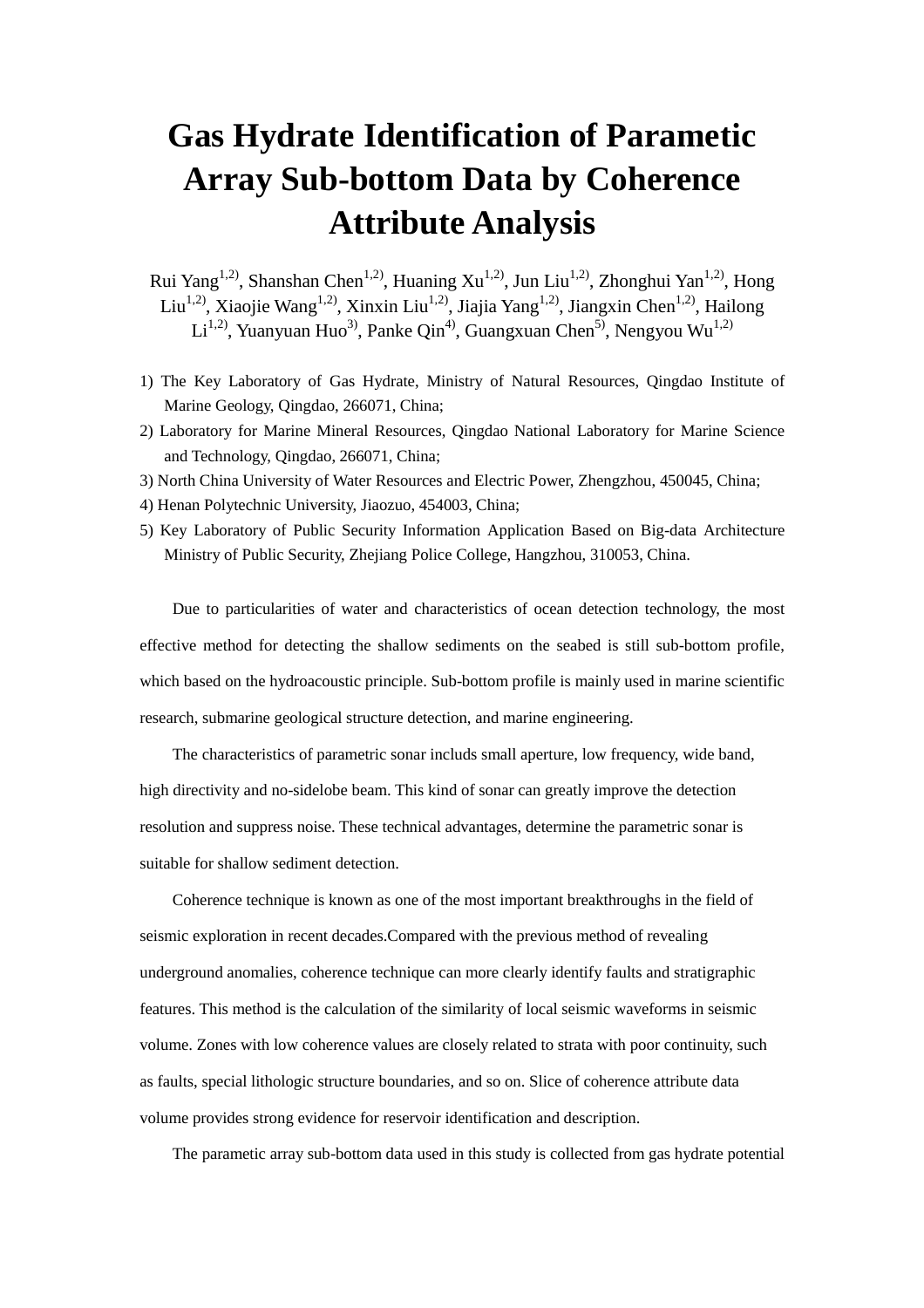area of the East China Sea. After mesh construction and interpolation smoothing, a three-dimensional data volume is formed. After calculating, the coherence attribute data volume is obtained. The profiles of the data clearly reflect the discontinuity of sub-bottom stratum. It is considered that these discontinuities would be related to blank zone. it is suggested that the sedimentation around blank zone may be different from normal sub-bottom. In addition, the largest continuity interruption occurs at the gas chimney zone, which may be related to free gas charge (Fig. 1).

The study area is roughly divided into two parts by the trough from northwest to southeast on slice. The elevation of northwest is higher than the southeast. Comparing coherence slices of different depth, there is good correspondence between the low coherence regions and the blank zones, especially the gas chimney areas (Fig.2). The boundaries of anomalous areas are significantly more clear than conventional seismic data. Considering the relationship between gas chimney and hydrate, the gas hydrate can be well identified.

**Keywords**:,Parametic Array, Sub-bottom Profile, Coherence Technique, Gas Hydrate